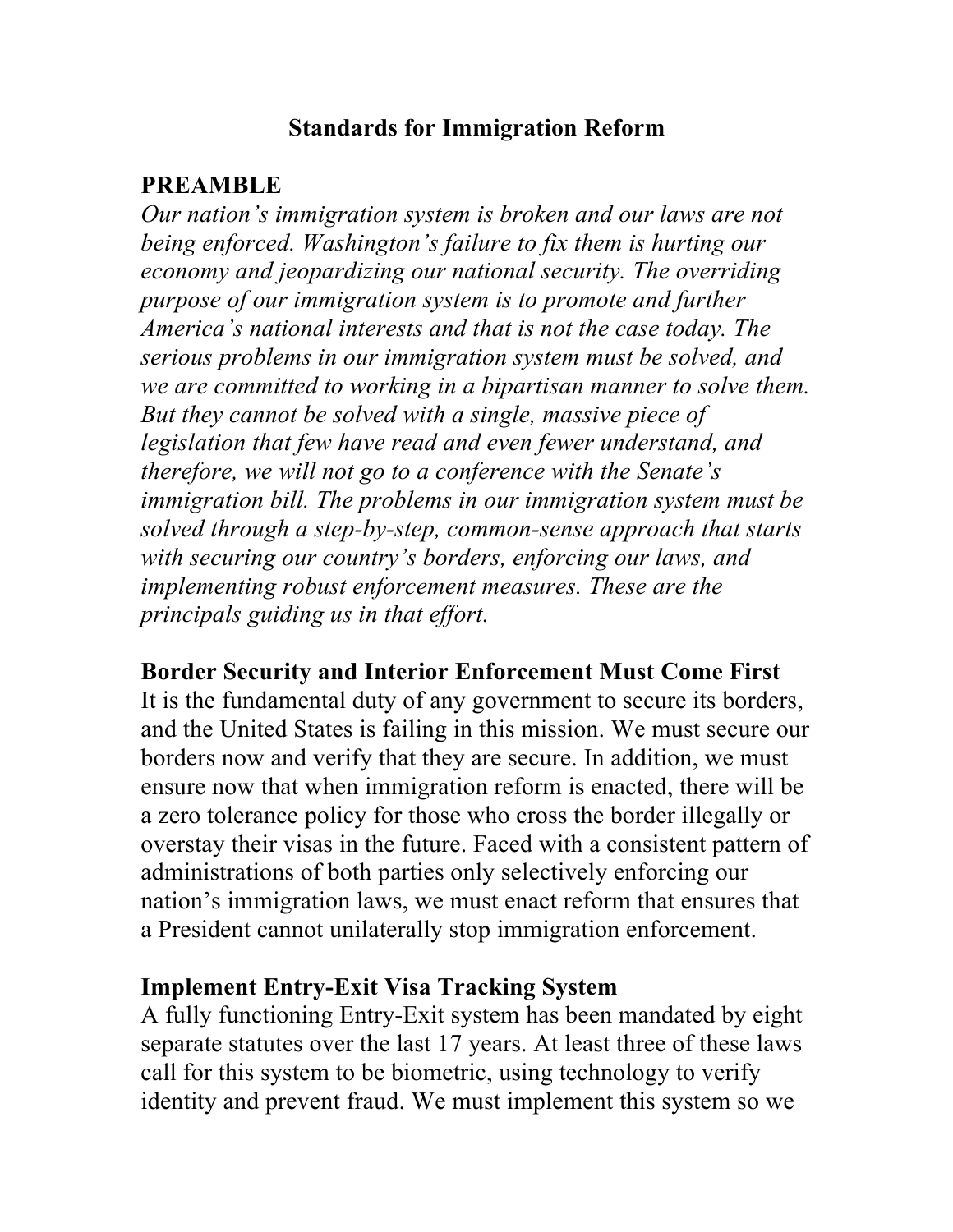can identify and track down visitors who abuse our laws.

# **Employment Verification and Workplace Enforcement**

In the  $21<sub>st</sub>$  century it is unacceptable that the majority of employees have their work eligibility verified through a paper based system wrought with fraud. It is past time for this country to fully implement a workable electronic employment verification system.

# **Reforms to the Legal Immigration System**

For far too long, the United States has emphasized extended family members and pure luck over employment-based immigration. This is inconsistent with nearly every other developed country. Every year thousands of foreign nationals pursue degrees at America's colleges and universities, particularly in high skilled fields. Many of them want to use their expertise in U.S. industries that will spur economic growth and create jobs for Americans. When visas aren't available, we end up exporting this labor and ingenuity to other countries. Visa and green card allocations need to reflect the needs of employers and the desire for these exceptional individuals to help grow our economy.

The goal of any temporary worker program should be to address the economic needs of the country and to strengthen our national security by allowing for realistic, enforceable, usable, legal paths for entry into the United States. Of particular concern are the needs of the agricultural industry, among others. It is imperative that these temporary workers are able to meet the economic needs of the country and do not displace or disadvantage American workers.

### **Youth**

One of the great founding principles of our country was that children would not be punished for the mistakes of their parents. It is time to provide an opportunity for legal residence and citizenship for those who were brought to this country as children through no fault of their own, those who know no other place as